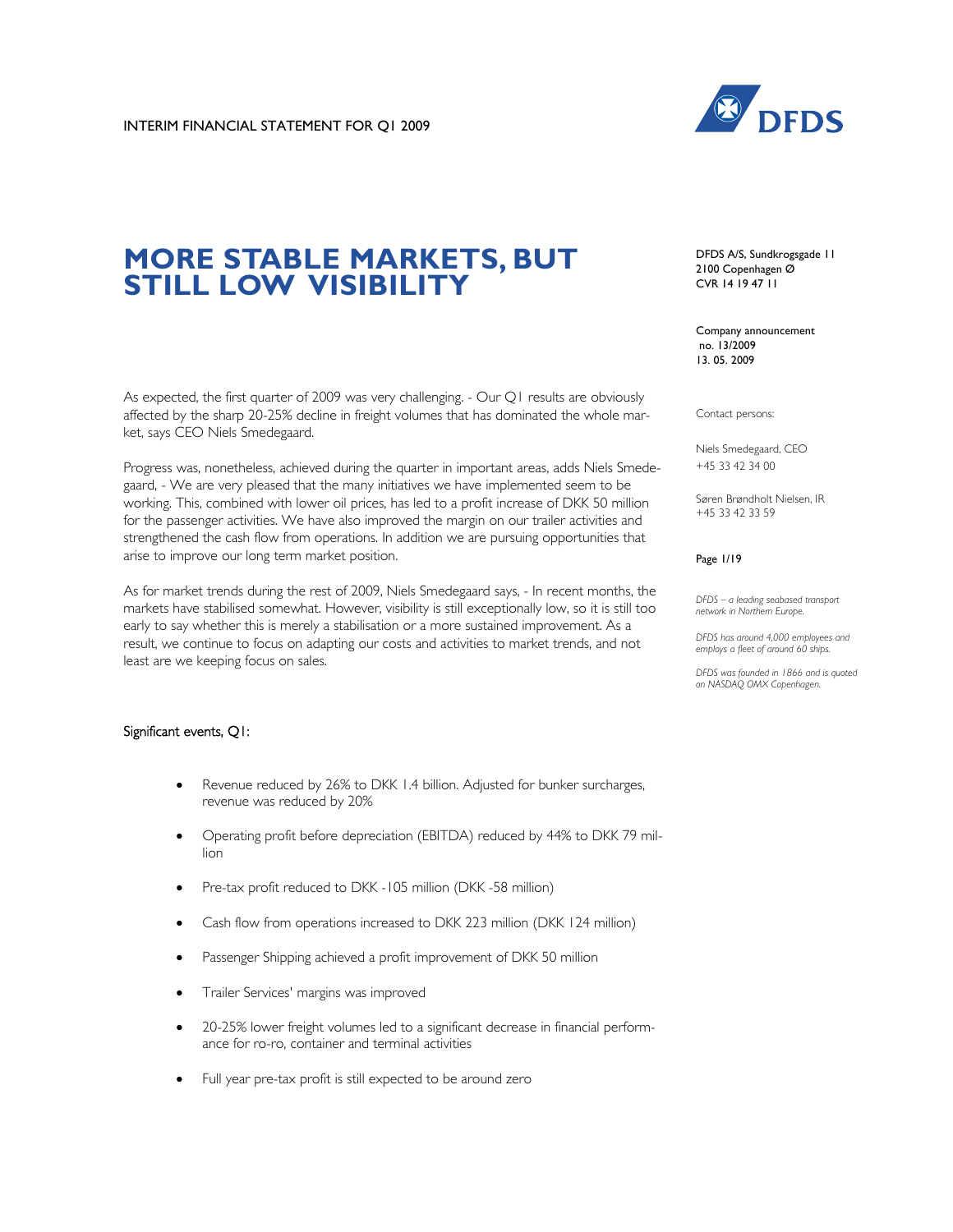# Key Figures DFDS Group

DFDS Q1 2009

Page 2/2

|                                                                                                | 2009        | 2008         | 2008      |
|------------------------------------------------------------------------------------------------|-------------|--------------|-----------|
| DKK mill.                                                                                      | QI          | Q١           | Full year |
| Income statement                                                                               |             |              |           |
| Revenue <sup>1</sup>                                                                           | 1,431       | 1,944        | 8,194     |
| Ro-Ro Shipping                                                                                 | 669         | 926          | 3,799     |
| Container Shipping                                                                             | 298         | 430          | 1,654     |
| Passenger Shipping                                                                             | 280         | 320          | 1,779     |
| <b>Terminal Services</b>                                                                       | 128         | 168          | 647       |
| <b>Trailer Services</b>                                                                        | 182         | 258          | 963       |
|                                                                                                | 79          |              | 1,017     |
| Operating profit before depreciation (EBITDA) 1)<br>Ro-Ro Shipping                             | 115         | 140<br> 8    | 767       |
| Container Shipping                                                                             | 9           | 29           | 101       |
| Passenger Shipping                                                                             | $-4$        | $-88$        | 194       |
| <b>Terminal Services</b>                                                                       | $-13$       | 3            | $-30$     |
| <b>Trailer Services</b>                                                                        | 2           | 15           | 33        |
|                                                                                                |             |              |           |
| Profit on disposal of ships, buildings, and terminals                                          | $\mathbf 0$ | $\mathbf{0}$ | 40        |
| Operating profit (EBIT)                                                                        | $-55$       | $-1$         | 467       |
| Financing, net                                                                                 | $-49$       | $-57$        | $-246$    |
| Profit before tax                                                                              | $-105$      | $-58$        | 221       |
| Profit for the period                                                                          | $-97$       | $-65$        | 253       |
| Profit for the period after minority interests                                                 | $-97$       | $-66$        | 247       |
| Profit for analytical purposes                                                                 | $-97$       | $-63$        | 227       |
| Capital                                                                                        |             |              |           |
| Total assets                                                                                   | 8,927       | 9,578        | 8,610     |
| DFDS A/S' share of the equity                                                                  | 3,377       | 3,434        | 3,414     |
| Total equity                                                                                   | 3,448       | 3,545        | 3,484     |
| Net interest bearing debt                                                                      | 3,785       | 3,950        | 3,425     |
| Invested capital, average                                                                      | 7,331       | 7,890        | 7,671     |
| Average number of employees                                                                    | 3,966       | 4,314        | 4,301     |
|                                                                                                |             |              |           |
| Cash flow                                                                                      | 223         | 124          | 983       |
| Cash flow from operating activities before finance and after tax<br>Cash flow from investments | -498        | -193         | $-345$    |
| Acquisition of companies, activities and minority interests                                    | $\mathbf 0$ | 0            | -40       |
| Other investments                                                                              | -498        | $-193$       | $-305$    |
| Free cash flow                                                                                 | $-275$      | -69          | 638       |
|                                                                                                |             |              |           |
| Operations and return                                                                          |             |              |           |
| Number of ships                                                                                | 61          | 64           | 60        |
| Revenue growth, %                                                                              | $-26.4$     | 3.4          | $-1.4$    |
| EBITDA-margin, %                                                                               | 5.5         | 7.2          | 12.4      |
| Operating margin, %                                                                            | $-3.9$      | $-0.1$       | 5.7       |
| Invested capital turnover rate, times                                                          | 0.78        | 0.99         | 1.07      |
| Return on invested capital (ROIC) p.a., %                                                      | $-2.9$      | $-0.1$       | 5.9       |
| Return on equity p.a., %                                                                       | $-11.5$     | $-7.3$       | 6.5       |
| Capital and per share                                                                          |             |              |           |
| Equity ratio, %                                                                                | 38.6        | 37.0         | 40.5      |
| Financial gearing, times                                                                       | 1.12        | 1.15         | 1.00      |
| Earnings per share (EPS), DKK                                                                  | $-12.77$    | $-8.70$      | 32.12     |
| Dividend per share, DKK                                                                        |             |              | 0.0       |
| Number of shares at the end of the period, '000                                                | 8,000       | 8,000        | 8,000     |
| Share price at the end of the period, DKK                                                      | 283         | 735          | 399       |
| Market value, DKK mill.                                                                        | 2,264       | 5,880        | 3,192     |

<sup>1</sup>) The figures per business area do not sum to the Group figures as, among other things, eliminations and nonallocated items are not included.

*Definitions on page 19.*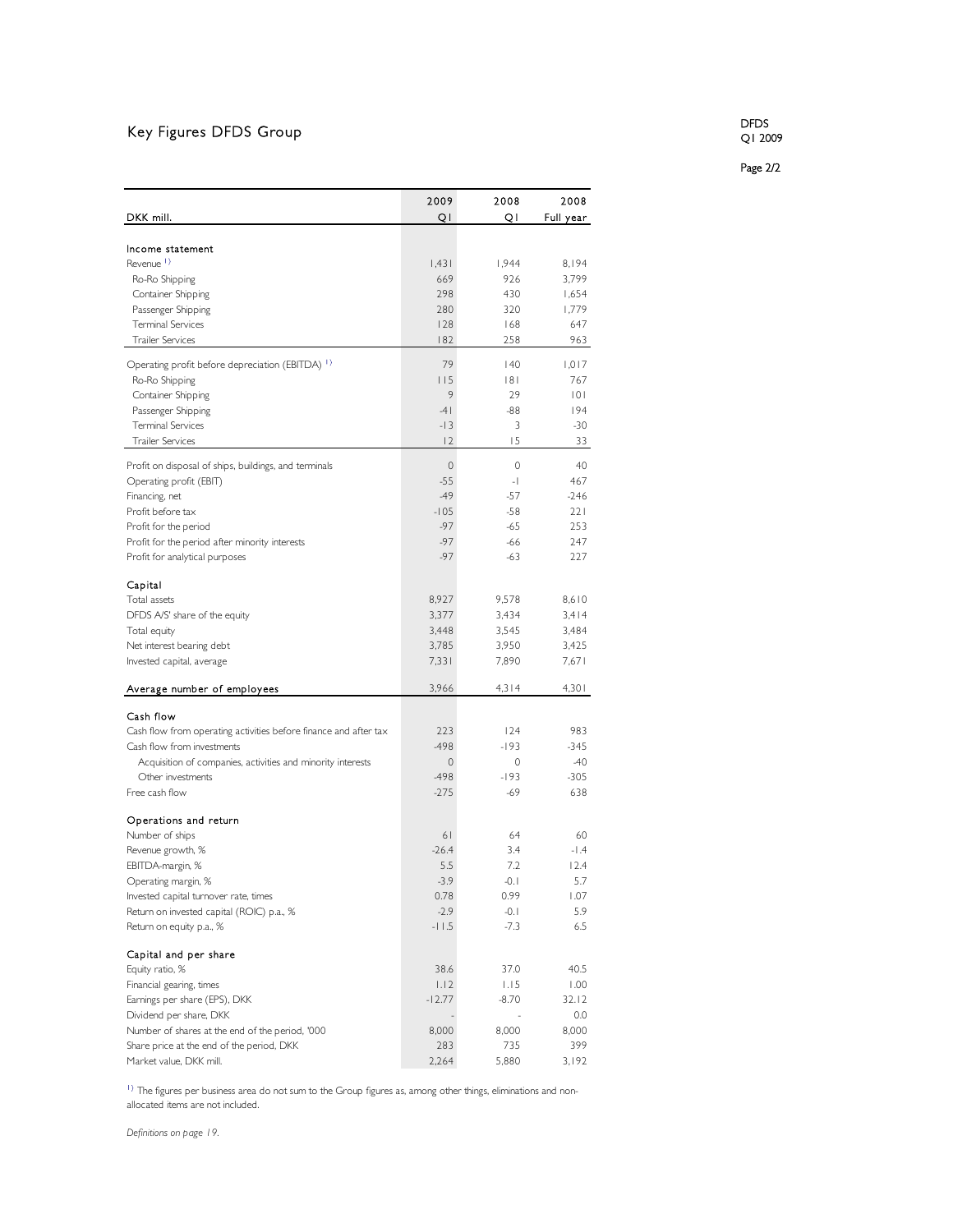Page 3/3

## *Market trends*

The general stagnation in the North European sea-based transport sector continued into Q1 with a decline of freight volumes by 20-25%. The overall market situation seems to have stabilised, but it is still too early to assess whether it will remain stable or improve during the rest of the year.

The passenger market was generally less negatively affected with passenger numbers declining by around 15-20%, although there were major variations between markets.

The lower level of activity has created excess capacity in almost all market areas. This has increased the supply of tonnage on the charter market and caused some tonnage to be laid up. In addition, rates and ticket prices are under pressure due to more intense competition, although this too varies between markets.

In addition, the weakened British pound has had an impact on demand and traffic patterns and thereby the balance of transports in and around Great Britain.

#### *Adaptation to market conditions continues*

A number of initiatives have been implemented since the end of 2008, mainly in the following areas:

- The return and chartering out of ships in order to reduce route network capacity
- Fewer sailings and the optimisation of bunker consumption to lower fleet operating costs
- Changes to/closure of routes
- Renegotiation of industrial relations agreements and the introduction of more flexible onboard staffing principles
- A general realignment of the organisation to a lower level of activity
- Sales initiatives

At the moment, market conditions are expected to remain difficult for the rest of 2009. A number of additional initiatives are therefore being planned in the above areas.

The main initiatives include the chartering out of excess tonnage, route changes and the renegotiation of port and charter agreements. There is also particular focus on improving earnings at the Immingham port terminal.

### *Sale of passenger ship*

The passenger ship QUEEN OF SCANDINAVIA has been sold to foreign interests for delivery in June 2009. The agreement is subject to payment of a deposit by Friday 15 May 2009.

QUEEN OF SCANDINAVIA was laid up after closure of the Bergen route in September 2008. From February 2009 the ship has been employed as a hotel ship in Sweden.

The sales price amounts to around DKK 175 million, and the proceeds provide an opportunity to reduce debt and strengthen DFDS' balance sheet.

Due to the sale, the net investments expected for the full year are reduced from DKK 1.3 billion to DKK 1.1 billion.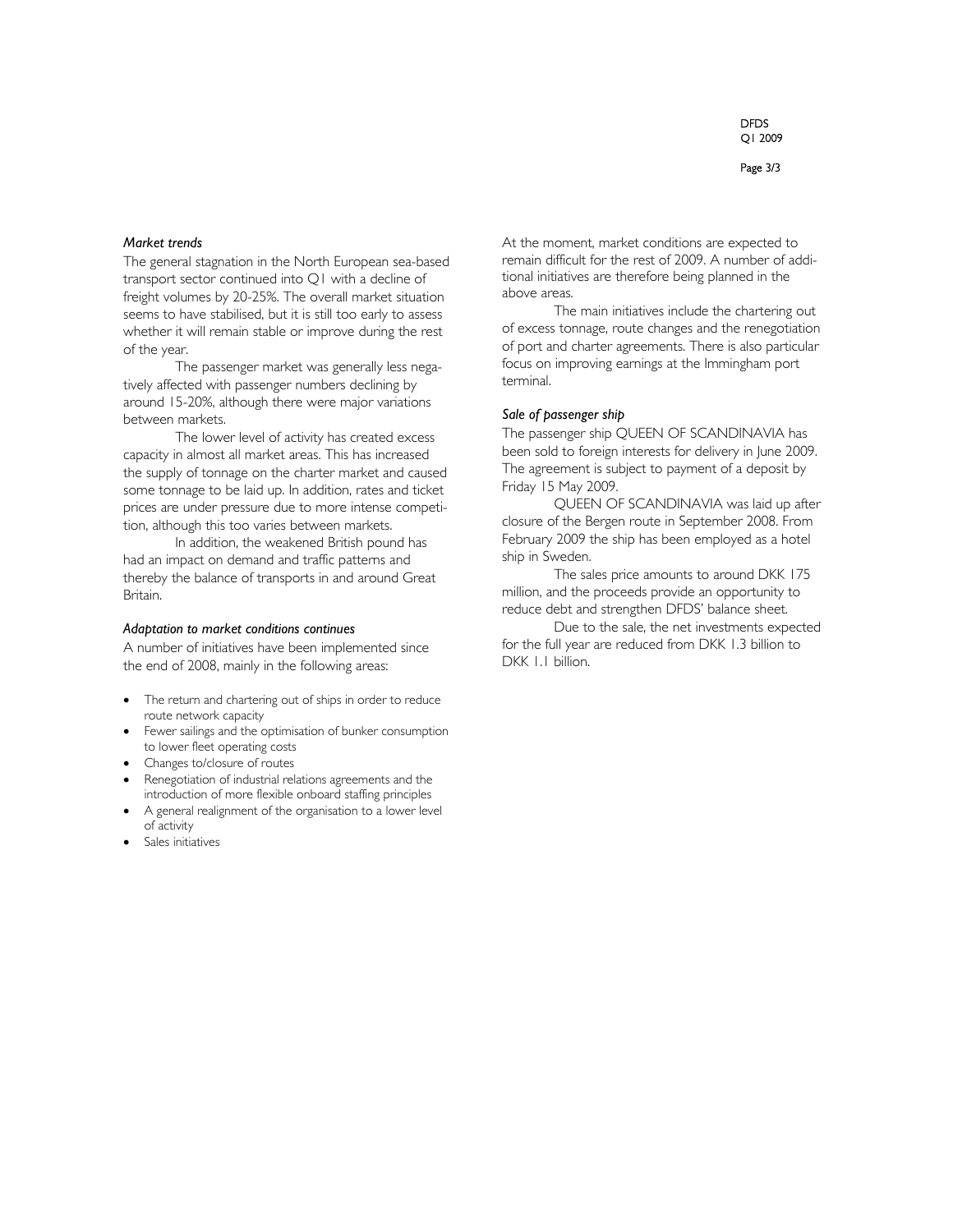Page 4/4

#### *Quarterly accounts and expectations*

# *Revenue*

Group revenue for Q1 was reduced by 26% to DKK 1,431 million. Adjusted for bunker surcharges, revenue was reduced by 20%.

#### Revenue

| DKK mill.                | 0108   | Q109   | Change, % |
|--------------------------|--------|--------|-----------|
| Ro-Ro Shipping           | 926    | 669    | $-28$     |
| Container Shipping       | 430    | 298    | $-31$     |
| Passenger Shipping       | 320    | 280    | $-13$     |
| <b>Terminal Services</b> | 168    | 128    | -24       |
| <b>Trailer Services</b>  | 258    | 182    | $-29$     |
| Tramp (non-recurring)    | 22     | O      | $-100$    |
| Eliminations etc.        | $-180$ | $-126$ | -30       |
| <b>DFDS Group</b>        | 1.944  | 1.431  | -26       |

Revenue in all business areas was affected by lower levels of activity. Especially Ro-Ro Shipping's revenue was affected by a decrease in bunker surcharges, corresponding to the lower bunker costs. Adjusted for this, revenue decreased by 16%.

Passenger Shipping's revenue was reduced by 13%. Adjusted for the closure of the Bergen route in September 2008 and changes in the reporting model for the Esbjerg route in early 2009, revenue was reduced by 8%.

# *Operating profit before depreciation (EBITDA)*

Group EBITDA for Q1 was DKK 79 million, a reduction of 44% attributable to a combination of progress in Passenger Shipping and reductions in the other four business areas.

#### Operating profit before depreciation (EBITDA)

| DKK mill.             | 0108 | 0109    | Change, % |
|-----------------------|------|---------|-----------|
| Ro-Ro Shipping        | 181  | 115     | $-36$     |
| Container Shipping    | 29   | 9       | $-69$     |
| Passenger Shipping    | -88  | $-4$    | 53        |
| Terminal Shipping     | 3    | $-13$   | n.a.      |
| Trailer Shipping      | 15   | $\vert$ | $-20$     |
| Tramp (non-recurring) | 8    |         | $-88$     |
| Non-allocated items   | -8   | $-4$    | 50        |
| <b>DFDS Group</b>     | 140  | 79      | 44        |

Growth in Passenger Shipping was achieved as a result of the improvement plan implemented during 2008 and lower bunker costs.

Lower profits in the other four business areas were primarily due to a decline in volumes and lower capacity utilisation.



 $2007$  2008 2009

# *Margins, depreciation and write-downs, and operating profit (EBIT)*

Depreciation in Q1 was reduced by DKK 10 million to DKK 135 million. About half of the decrease was due to lower depreciation of customer portfolio in Container Shipping because of a write-down of the portfolio in 2008. The other half was related to lower depreciation of ships on account of, inter alia, a laid up passenger ship.

## Profits on disposals and depreciation, Group

| DKK mill.              | Q108   | 0109   | Change |
|------------------------|--------|--------|--------|
| <b>FBITDA</b>          | 140    | 79     | -61    |
| Associated companies   |        |        |        |
| Profit on disposals    | 0      | 0      | n.a.   |
| Depreciation           | $-145$ | $-135$ | IΩ     |
| Goodwill/neg. goodwill |        |        | -3     |
| EBIT                   |        | -55    |        |

EBIT was hereafter DKK -55 million, a reduction of DKK 54 million.

#### *Financing*

The net cost of financing in Q1 was reduced by DKK 8 million to DKK 49 million. A reduction of 29% in net interest expenses was achieved in Q1, corresponding to DKK 15 million. This was the result of primarily lower interest rates but also lower net debt.

However, the saving was partially offset by losses on net exchange rate adjustments, e.g. related to fluctuations in SEK and GBP.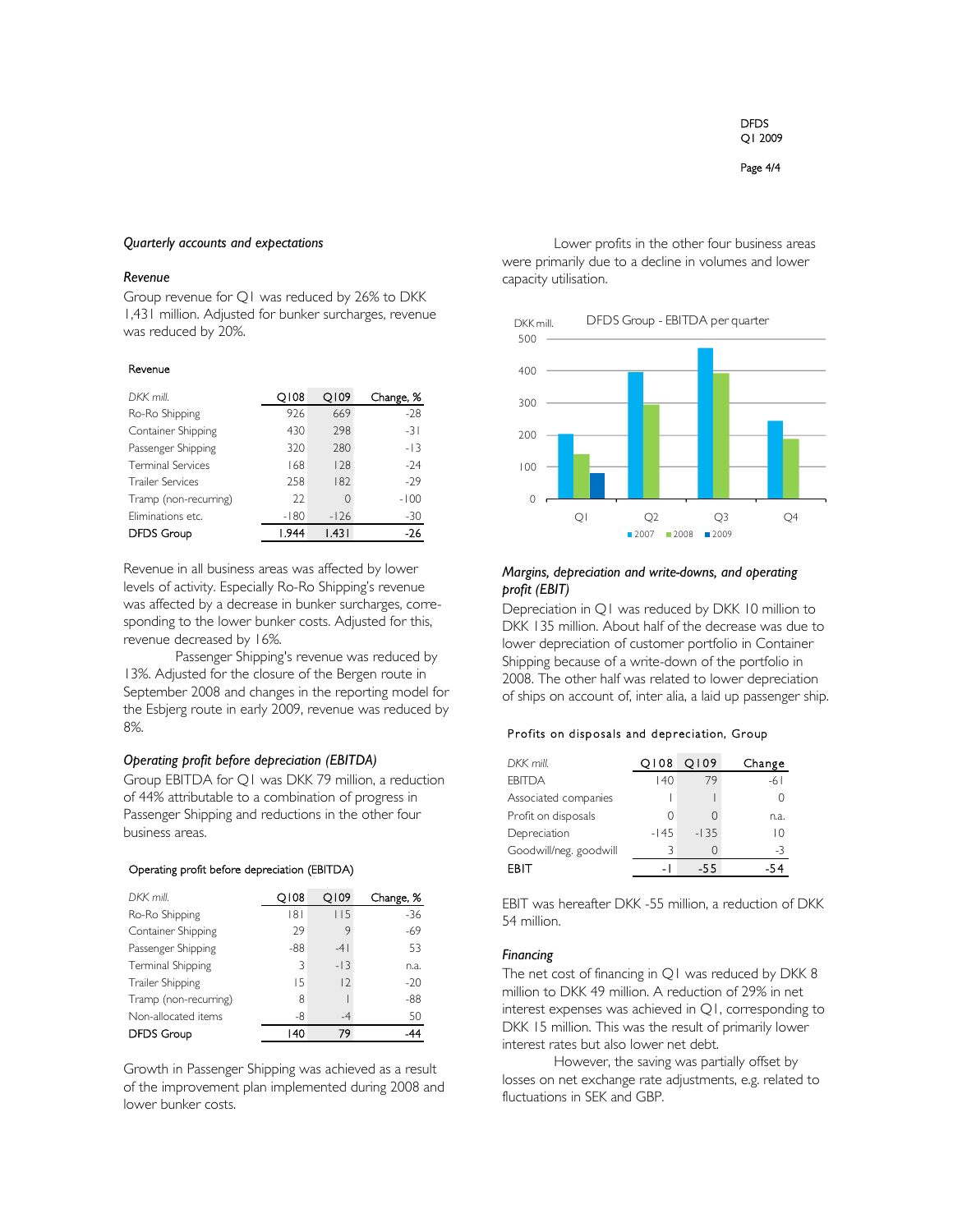### Finance, net, Group

| DKK mill.              |      | 0108 0109      | Change |
|------------------------|------|----------------|--------|
| Interest, net          | -52  | $-37$          | ר ו    |
| Financial gains/losses |      | $-11$          | $-13$  |
| Other items            | $-1$ | $\overline{a}$ |        |
| Total                  | -57  | 49             |        |

### *Pre-tax profit*

Pre-tax profit for Q1 2009 was DKK -105 million, a reduction of DKK 47 million compared to the same period last year.

# *Balance sheet and investments*

Total assets at the end of Q1 amounted to DKK 8.9 billion, an increase of 4% compared to the end of 2008. The increase is primarily due to the addition of two roro ships in Q1.

# *Invested capital and ROIC*

Average invested capital amounted to DKK 7.3 billion in Q1, a reduction of 7% compared to the same period last year, and a reduction of 4% compared to Q4 2008.

Return on invested capital in Q1 was -2.9% p.a., a reduction of 2.8 percentage points compared to the same period in 2008.

# *Profit forecast for 2009*

As a result of an unusual low degree of visibility regarding the macro-economic outlook for the rest of 2009, the profit forecast is subject to a significant degree of uncertainty:

- Revenues for the full year are expected to be decreased by around 20% due to lower volumes and revenue from bunker surcharges. The growth forecast was not quantified in the annual report for 2008
- Operating profit before depreciation (EBITDA) is still expected to decrease by approximately 20% in 2008
- Investments are expected to amount to around DKK 1.1 billion. Due to the sale of a passenger ship, expected investments have been reduced from DKK 1.3 billion
- Pre-tax profit is still forecasted to be around zero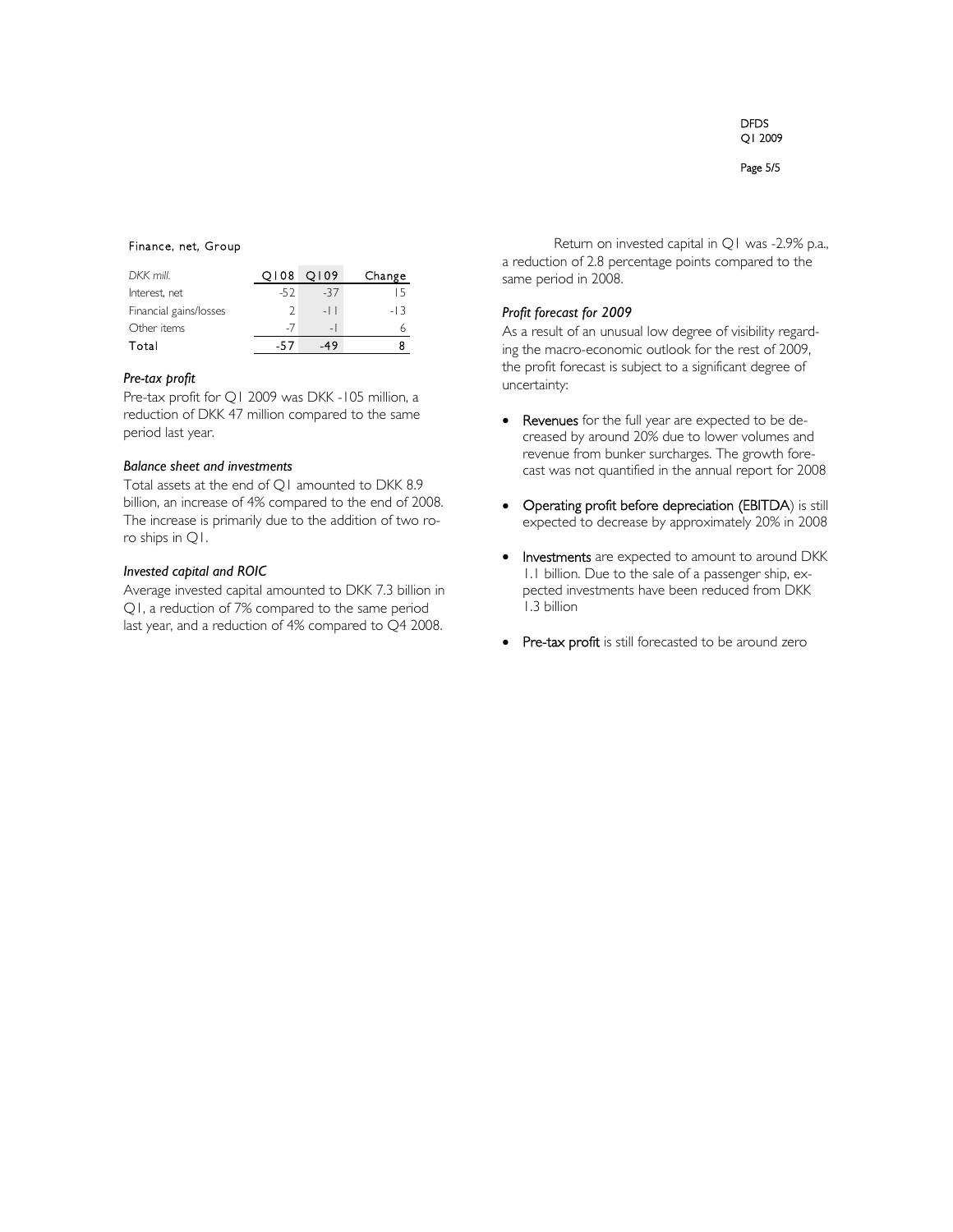# Ro-Ro Shipping

*Ro-Ro Shipping operates a route network based on ro-ro and ro-pax tonnage in the North Sea and Baltic Sea. The main customer groups consist of haulage and freight companies, and manufacturers of heavy industrial goods.* 

|                                               | 2008         |                |                |       | 2009       |          |
|-----------------------------------------------|--------------|----------------|----------------|-------|------------|----------|
| DKK mill.                                     | ΟI           | O <sub>2</sub> | Q3             | Q4    | Full year! | QI       |
| Revenue                                       | 926          | 997            | 1.009          | 867   | 3.799      | 669      |
| Operating profit before depreciation (EBITDA) | 181          | 213            | 202            | 171   | 767        | 115      |
| Sale of assets                                | $\mathbf{0}$ |                |                |       |            | $\Omega$ |
| Depreciation                                  | $-60$        | -63            | $-64$          | $-51$ | $-238$     | $-61$    |
| Operating profit (EBIT)                       | 2            | 157            | 141            | 2     | 540        | 54       |
| Operating profit margin (EBIT), %             | 3.1          | 15.7           | 14.0           | 14.0  | 14.2       | 8.1      |
| Invested capital, average                     | 4,435        | 4.486          | 4.472          | 4.354 | 4,409      | 4,381    |
| Return on invested capital (ROIC) p.a., %     | 10.9         | 2.1            | 12.4           | 10.9  | 11.9       | 4.7      |
| Lanemetres. '000                              | $2.6$        | 2.663          | 2.474          | 2,269 | 10.017     | 2.053    |
| Passengers (Baltic Sea), '000                 | 45           | 58             | 8 <sup>1</sup> | 40    | 224        | 63       |

### *Market trends*

The economic slowdown, which started to make a real impact in the final months of 2008, continued in Q1. Production stops and the ongoing running down of stock led to a reduction in volumes of 20-25% in almost all Northern European markets.

The market stabilised at the end of Q1 and during April and there are signs of an increase in industrial production during Q2.

Freight rates are under increasing pressure due to overcapacity in the market.

# *Activity trends*

The number of lane metres transported in Q1 was 21% lower than during the same period last year.

The reduced volume was spread broadly across the North Sea and Baltic Sea. The level of activity was influenced by lower industrial production, particularly in the automobile sector, and by the fact that fewer trailers, which to a large extent are used for consumer goods, were transported.

Two new ro-ro ships were deployed between The Netherlands and England in Q1. The Norway-England route was integrated with the Sweden-England route. Three surplus ships were all chartered out.

#### *Financial performance*

Revenue fell by 28% to DKK 669 million. Adjusted for bunker surcharges, the reduction was 16%. The revenue was positively affected by chartering out of surplus tonnage.

Operating profit before depreciation (EBITDA) was reduced by 36% to DKK 115 million, largely as a result of lower volumes, lower capacity utilisation and higher unit costs. Lower oil prices reduced bunker costs, but this was offset by lower revenue from bunker surcharges.

Return on invested capital in Q1 was 4.7% (10.9%) p.a.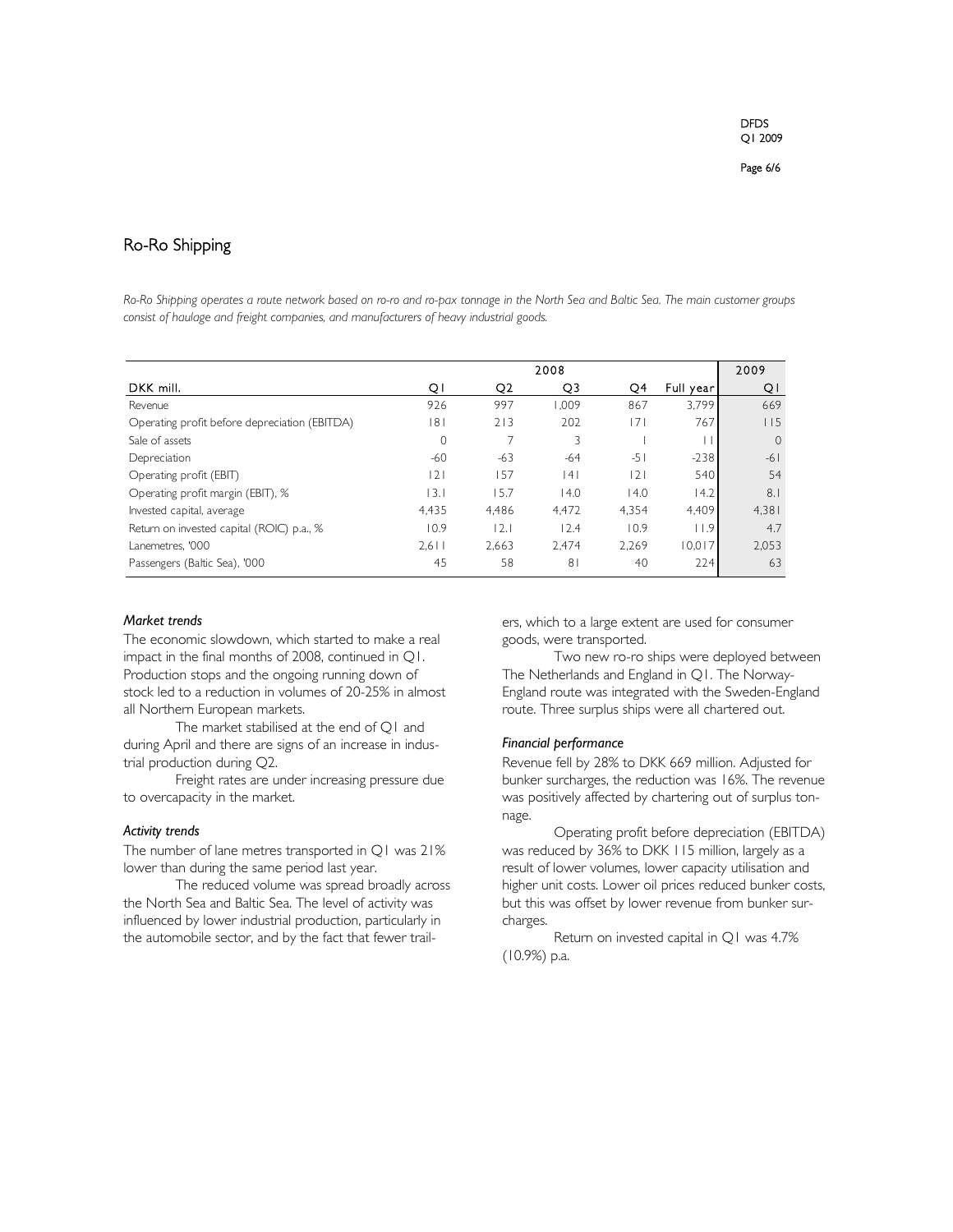# Container Shipping

Container Shipping consists of route networks based on lo-lo tonnage in the North Sea, the Irish Sea and the north of Spain. The main customer *groups are importers, exporters and manufacturers of heavy industrial goods.* 

|                                               | 2008  |                          |       |                          | 2009       |          |
|-----------------------------------------------|-------|--------------------------|-------|--------------------------|------------|----------|
| DKK mill.                                     | QΙ    | Q <sub>2</sub>           | Q3    | O4                       | Full year! | QI       |
| Revenue                                       | 430   | 441                      | 424   | 359                      | 1,654      | 298      |
| Operating profit before depreciation (EBITDA) | 29    | 30                       | 31    |                          | 101        | 9        |
| Associates                                    |       | $\overline{\phantom{0}}$ |       | $\overline{\phantom{0}}$ | 0          | $\Omega$ |
| Depreciation                                  | $-21$ | $-21$                    | $-19$ | $-58$                    | $-119$     | $-16$    |
| Operating profit (EBIT)                       | 9     | 8                        | 3     | $-48$                    | $-18$      | $-7$     |
| Operating profit margin (EBIT), %             | 2.1   | 1.8                      | 3.1   | $-13.4$                  | $-1.1$     | $-2.3$   |
| Invested capital, average                     | 935   | 916                      | 907   | 805                      | 880        | 749      |
| Return on invested capital (ROIC) p.a., %     | 3.7   | 3.5                      | 5.1   | $-22.9$                  | $-1.9$     | $-3.4$   |
| Tons, '000                                    | 642   | 631                      | 622   | 551                      | 2.446      | 450      |
| Containers, '000                              | 27    | 30                       | 28    | 24                       | 109        | 20       |

### *Market trends*

Economic stagnation resulted in ongoing low levels of activity on Container Shipping's key markets – Ireland, England and Norway. Activity in the construction industry, for example, has declined significantly.

Low market growth has contributed to overcapacity and increased pressure on freight rates.

#### *Activity trends*

The results for industrial logistics activities based in Norway (DFDS Lys Line) were significantly lower due to reductions in paper volumes.

On the other hand, the result for door-door activities in the North Sea improved as a result of changes implemented in 2008.

The result for charter activities, which operate on the bulk market, was significantly lower in Q1 due to exceptionally low freight rates.

Activities between Ireland and the Continent and Spain stabilised following capacity reductions in 2008 and the renegotiation of charter agreements in Q1 2009. The latter will reduce cost levels throughout the rest of the year.

# *Financial performance*

Revenue for Q1 was reduced by 31% to DKK 298 million.

Operating profit before depreciation (EBITDA) for Q1 was reduced by 69% to DKK 9 million. Most of the reduction can be attributed to lower volumes (particularly paper) for industrial logistics and a significant weakening of the charter market.

Return on invested capital in Q1 was -3.4% (3.7%) p.a.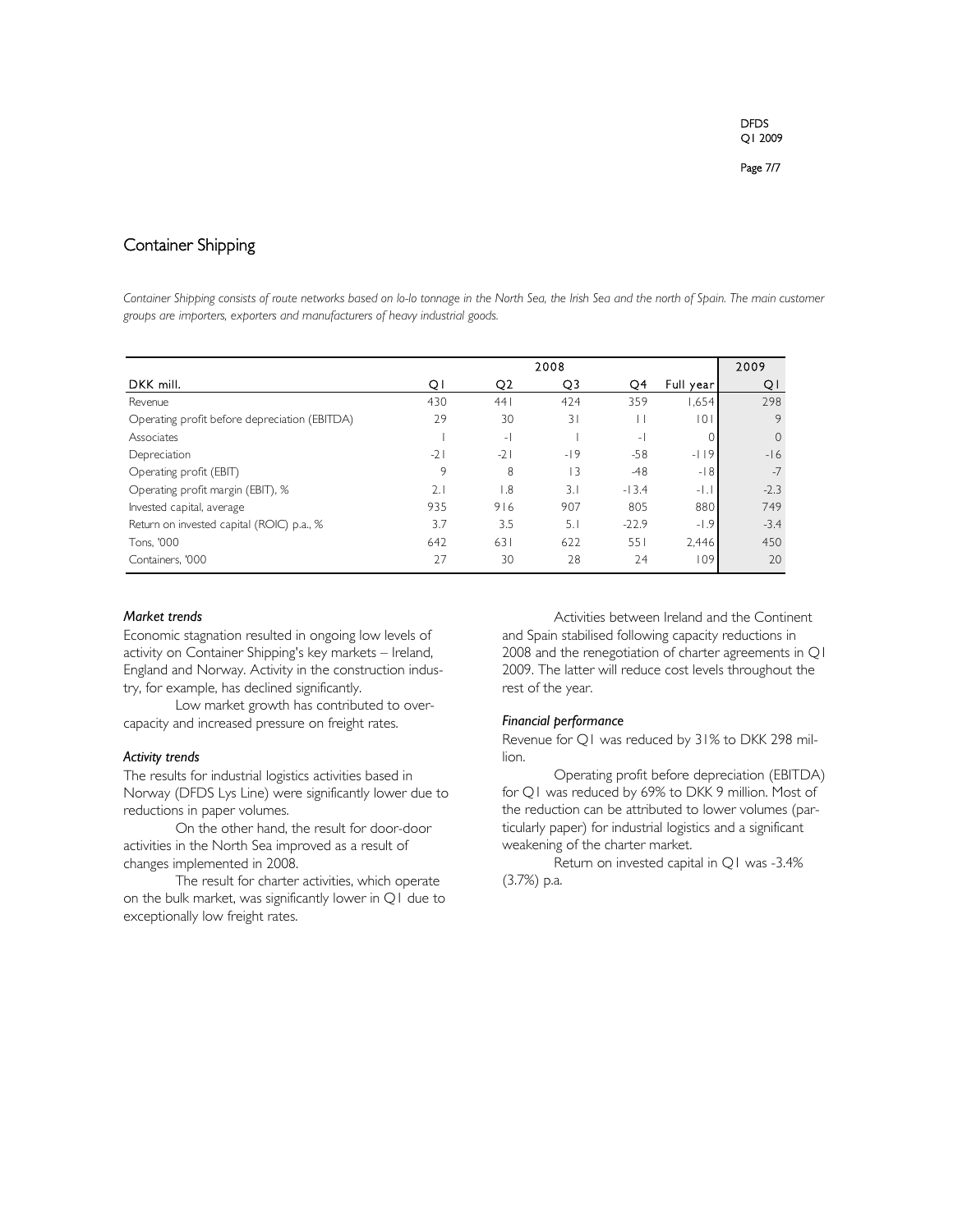# Passenger Shipping

Passenger Shipping operates passenger routes based on cruise-ferry tonnage in the North Sea and Kattegat/Skagerrak. The most important *customer groups are passengers with their own cars, Mini Cruise passengers, conferences and tour operators. In addition, DFDS Canal Tours operates tours around the canals of Copenhagen.* 

|                                               | 2008         |                |       |       | 2009       |              |
|-----------------------------------------------|--------------|----------------|-------|-------|------------|--------------|
| DKK mill.                                     | QI           | Q <sub>2</sub> | Q3    | Q4    | Full year! | Q١           |
| Revenue                                       | 320          | 503            | 602   | 354   | 1.779      | 280          |
| Operating profit before depreciation (EBITDA) | $-88$        | 55             | 164   | 63    | 94         | $-4$         |
| Sale of assets                                | $\mathbf{0}$ |                | 0     | 0     |            | $\mathbf{0}$ |
| Depreciation                                  | $-47$        | -46            | $-44$ | $-43$ | $-180$     | $-44$        |
| Operating profit (EBIT)                       | $-135$       | 10             | 120   | 20    | 15         | $-85$        |
| Operating profit margin (EBIT), %             | $-42.2$      | 2.0            | 19.9  | 5.6   | 0.8        | $-30.4$      |
| Invested capital, average                     | 840          | 1.767          | 1.750 | 1,782 | 1.794      | 1,758        |
| Return on invested capital (ROIC) p.a., %     | $-29.3$      | 1.9            | 26.5  | 4.4   | 0.8        | $-18.2$      |
| Passengers, '000                              | 271          | 390            | 462   | 289   | 1,412      | 249          |

## *Market trends*

The economic slowdown had a negative impact on travel throughout Northern Europe, resulting in a 15- 20% reduction in passenger numbers. The reduction varies considerably from market to market.

Lower demand put ticket prices under pressure. The falling price of oil has led to a general substantial reduction in passenger shipping companies' costs.

#### *Activity trends*

The number of passengers in Q1 was 1% higher, adjusted for the closure of the Bergen route in early September 2008.

On the Oslo route, passenger numbers were reduced by 7%. The ticket price per passenger was reduced, but onboard revenue per passenger improved. Through a combination of lower onboard costs and lower bunker costs the route improved its financial performance.

On the Amsterdam route, the number of passengers rose by 17% supported by more departures. Revenue per passenger declined, but improvements in

onboard margins and lower ship operating costs and bunker cost improved financial performance considerably in Q1.

# *Financial performance*

Revenue for Q1 was DKK 280 million, a reduction of 13% compared to the same period last year. Adjusted for the closure of the Bergen route and changes in the reporting model for the Esbjerg route, passenger revenue was reduced by 8%.

Operating profit before depreciation (EBITDA) for Q1 was DKK -41 million, an improvement of DKK 47 million.

The improvement in financial performance was the result of the improvement plan launched in 2008, which included the closure of the Bergen route, organisational changes, re-negotiated industrial relations agreements, and lower bunker costs due to falling oil prices in Q1.

Return on invested capital in Q1 was -18.2% (-29.3%) p.a.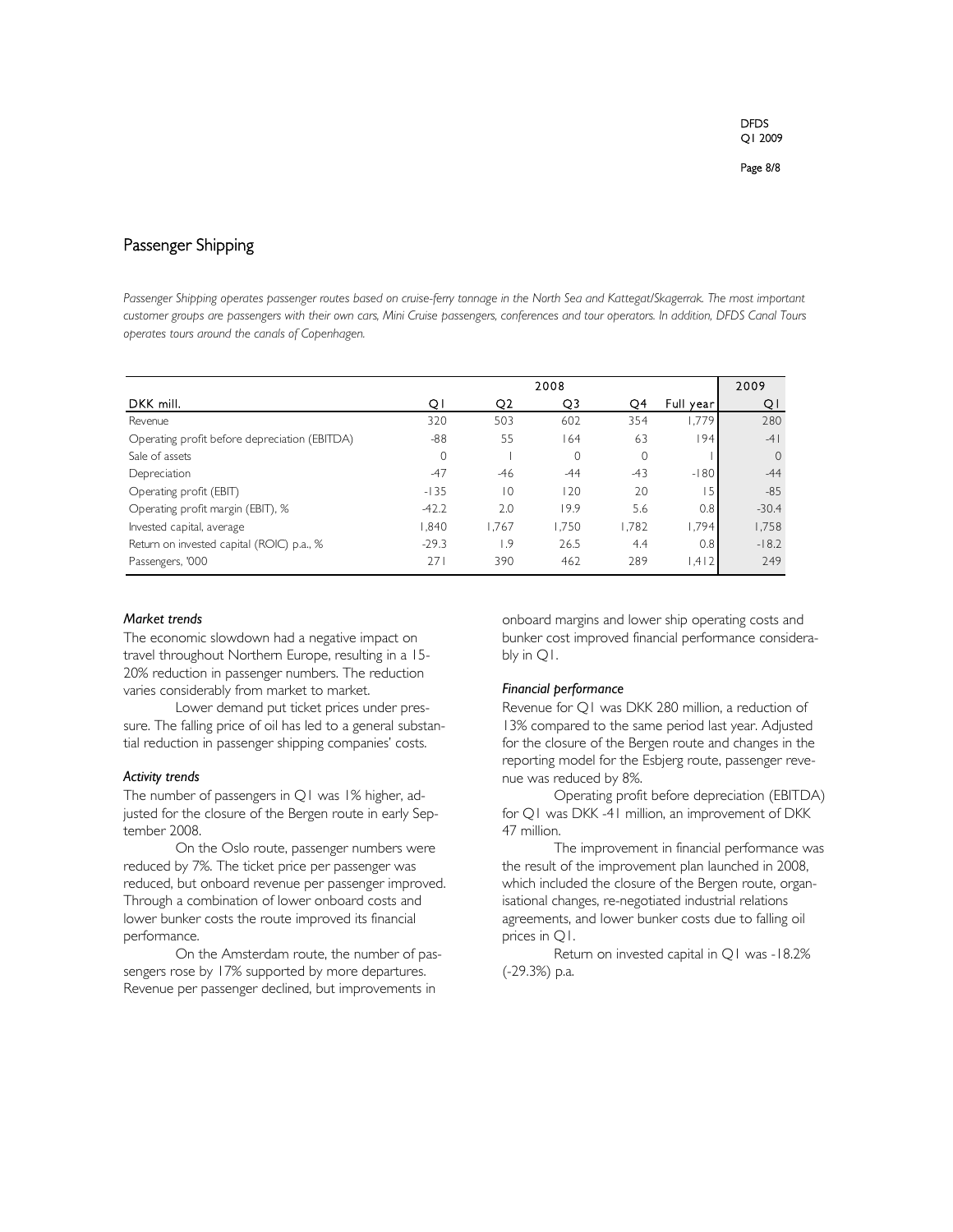# Terminal Services

*Terminal Services operates its own terminals in Denmark, England, the Netherlands and Norway, which mainly process unit loads, e.g. trailers, containers, automobiles and industrial goods. Some terminals also process passengers.* 

|                                               | 2008   |                |          |         | 2009      |              |
|-----------------------------------------------|--------|----------------|----------|---------|-----------|--------------|
| DKK mill.                                     | ΟI     | Q <sub>2</sub> | Q3       | Q4      | Full year | QΙ           |
| Revenue                                       | 168    | 169            | 166      | 144     | 647       | 128          |
| Operating profit before depreciation (EBITDA) |        |                | $\Omega$ | $-34$   | $-30$     | $-13$        |
| Associates                                    | 0      | 0              | 0        |         |           | $\mathbf{0}$ |
| Depreciation                                  | -6     | -6             | $-5$     | -6      | $-23$     | $-5$         |
| Operating profit (EBIT)                       | $-3$   | $-5$           | $-5$     | $-39$   | $-52$     | $-18$        |
| Operating profit margin (EBIT), %             | $-1.8$ | $-3.0$         | $-3.0$   | $-27.1$ | $-8.0$    | $-14.1$      |
| Invested capital, average                     | 419    | 408            | 401      | 356     | 391       | 314          |
| Return on invested capital (ROIC) p.a., %     | $-2.7$ | $-4.3$         | $-4.6$   | $-43.5$ | $-13.0$   | $-22.1$      |
| Tons, '000                                    | 4,543  | 4.199          | 4,033    | 3,656   | 16,431    | 3,246        |

## *Market trends*

As a result of a high proportion of internal revenue, primarily from Ro-Ro Shipping but also from Container Shipping, the overall market trend is closely related to those business areas.

The market for third-party volumes declined somewhat in Q1.

# *Activity trends*

All terminals were affected by lower volumes on DFDS' own routes in Q1.

Operations at the DFDS Nordic Terminal in Immingham were streamlined as a result of projects launched in 2008, but their impact was overshadowed by lower capacity utilisation in Q1.

A further rationalisation of operations, including 70 redundancies, was initiated in January 2009. The effect of these measures will not be quantifiable until after Q1. The result is expected to improve in the second half of 2009, once business rates are factored into invoicing and operations are further rationalised.

## *Financial performance*

Revenue for Q1 was DKK 128 million, 24% lower than the same period last year. The decrease can be attributed to lower volumes on existing routes and the weakened British pound.

Operating profit before depreciation (EBITDA) for Q1 was DKK -13 million, a reduction of DKK 16 million.

The development in financial performance is mainly due to DFDS Nordic Terminal with a cost of DKK 6 million in business rates in Q1, as well as the impact of lower volumes. Other terminals, primarily Brevik in Norway, also contributed to lowering profits.

Return on invested capital in Q1 was -22.1% (-2.7%) p.a.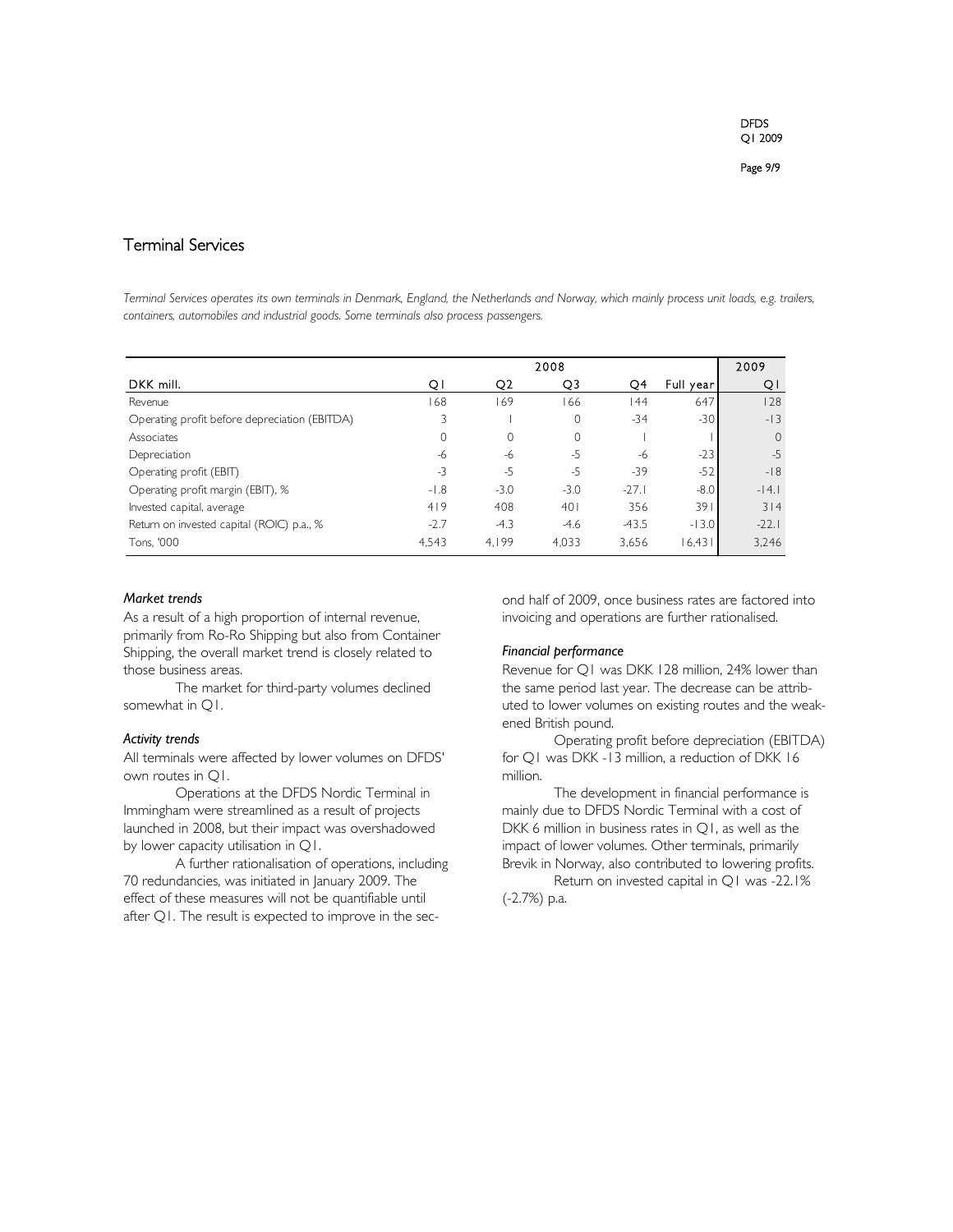Page 10/10

# Trailer Services

*Trailer Services operates trailer companies in Norway, Sweden, Denmark, Finland, Germany, Belgium, the Netherlands, Great Britain and Ireland, which primarily service the market by providing transport solutions for full loads using DFDS's route network.* 

|                                               | 2008 |                |        |          | 2009      |              |
|-----------------------------------------------|------|----------------|--------|----------|-----------|--------------|
| DKK mill.                                     | QΙ   | Q <sub>2</sub> | Q3     | Q4       | Full year | Q١           |
| Revenue                                       | 258  | 262            | 230    | 213      | 963       | 182          |
| Operating profit before depreciation (EBITDA) | 15   | 10             |        |          | 33        | 2            |
| Associates                                    |      |                |        | $\Omega$ |           | $\mathbf{0}$ |
| Depreciation                                  | $-8$ | $-7$           | $-7$   | -6       | $-28$     | $-6$         |
| Operating profit (EBIT)                       | 8    |                | $-1$   | $-3$     |           | 6            |
| Operating profit margin (EBIT), %             | 3.   | IJ             | $-0.4$ | $-1.4$   | 0.7       | 3.3          |
| Invested capital, average                     | 241  | 236            | 236    | 236      | 238       | 229          |
| Return on invested capital (ROIC) p.a., %     | 13.1 | 5.3            | $-2.2$ | $-5.6$   | 2.7       | 9.7          |
| Shipments, '000                               | 2    | 20             |        | 16       | 74        | 16           |

# *Market trends*

Trailer Services' main markets are Sweden, Great Britain and the Continent. Activity levels declined considerably in all market areas, resulting in increased competition on price.

In addition, competition from Eastern European haulage contractors is still growing.

# *Activity trends*

The total number of shipments was reduced by 26% in Q1. The level of activity between Sweden and the UK was reduced significantly. Through restructuring of activities the two smaller companies in the Netherlands and Germany improved financial performance in Q1.

The integration of the area's activities is ongoing. A joint trailer pool was established in April 2009.

# *Financial performance*

Revenue for Q1 was reduced by 29% to DKK 182 million, primarily as a result of lower activity levels and reduced income from diesel surcharges.

Operating profit before depreciation (EBITDA) was reduced by 14% to DKK 12 million. EBITDA-margin improved to 6.9% (5.6%), which can partly be attributed to a stabilisation and improved financial performance of Halléns in Belgium.

Return on invested capital in Q1 was 9.7% (13.1%) p.a.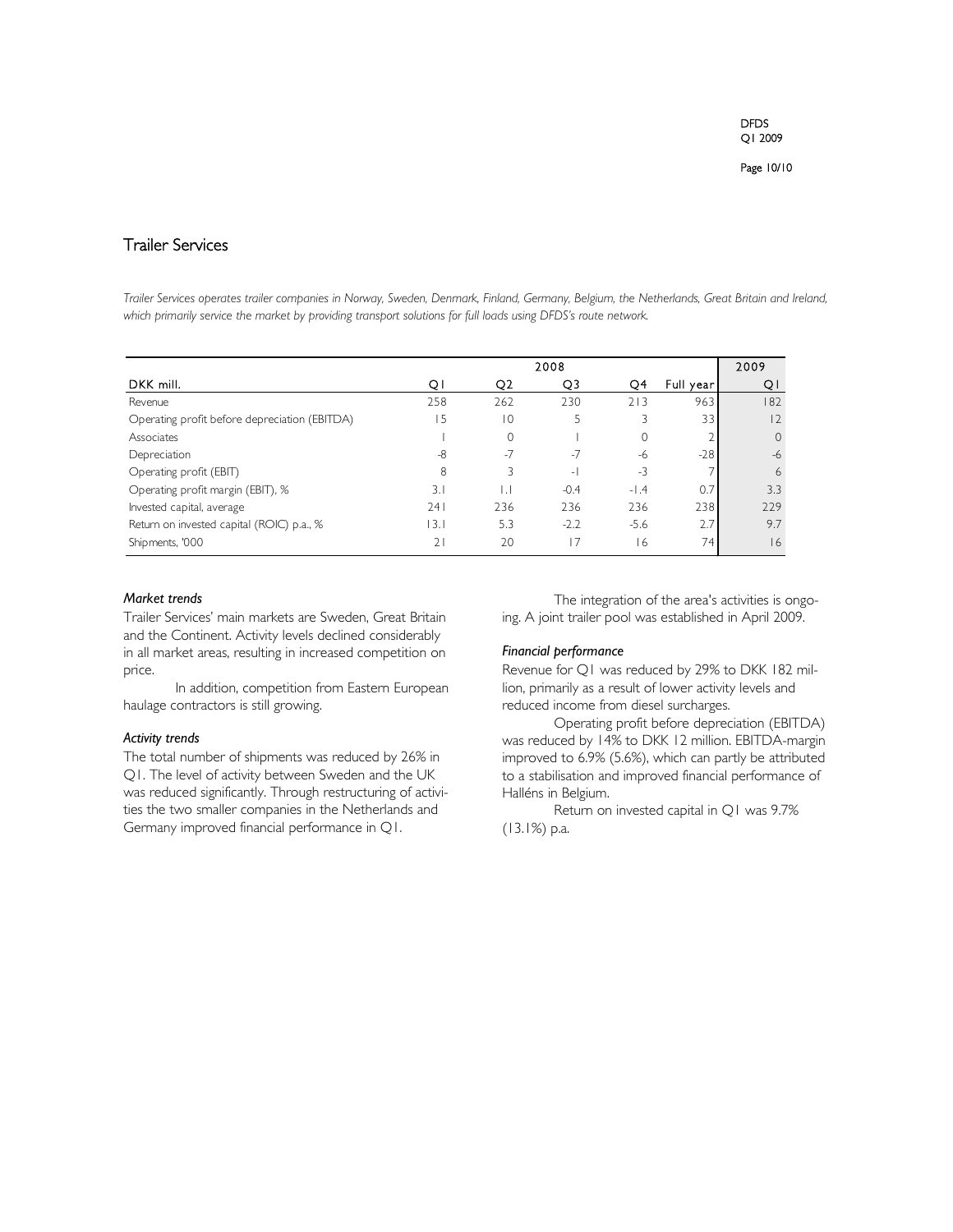Page 11/11

# Statement by the Executive Board and Board of Directors

The Board of Directors and the Executive Board have today discussed and approved the interim financial report for the period 1 January - 31 March 2009 for DFDS A/S.

The interim financial report, which has not been audited or reviewed by the company's accountant, has been prepared in accordance with IAS 34, "Presentation of Interim Financial Statements", as adopted by the EU, and in accordance with additional Danish disclosure requirements for interim financial reports for listed companies.

We consider the interim financial report to provide a true and fair view of the Group's assets, liabilities and financial position at 31 March 2009 and of the result of the Group's operations and cash flows for the period 1 January - 31 March 2009.

We also consider the management's review to contain a fair account of the development of the Group's activities and financial position, the profit for the period and of the Group's financial position as a whole as well as a description of the most significant risks and uncertainties faced by the Group.

Copenhagen, 13 May 2009

*Executive Board*

Niels Smedegaard Managing Director

#### *Board of Directors*

Bent Østergaard Vagn Sørensen Claus Arnhild\*

Chairman Deputy Chairman

Michael Helbo\* Jill Lauritzen Melby Anders Moberg

Thomas Mørk\* Thomas Mørk i Lene Skole

\* Employee elected board members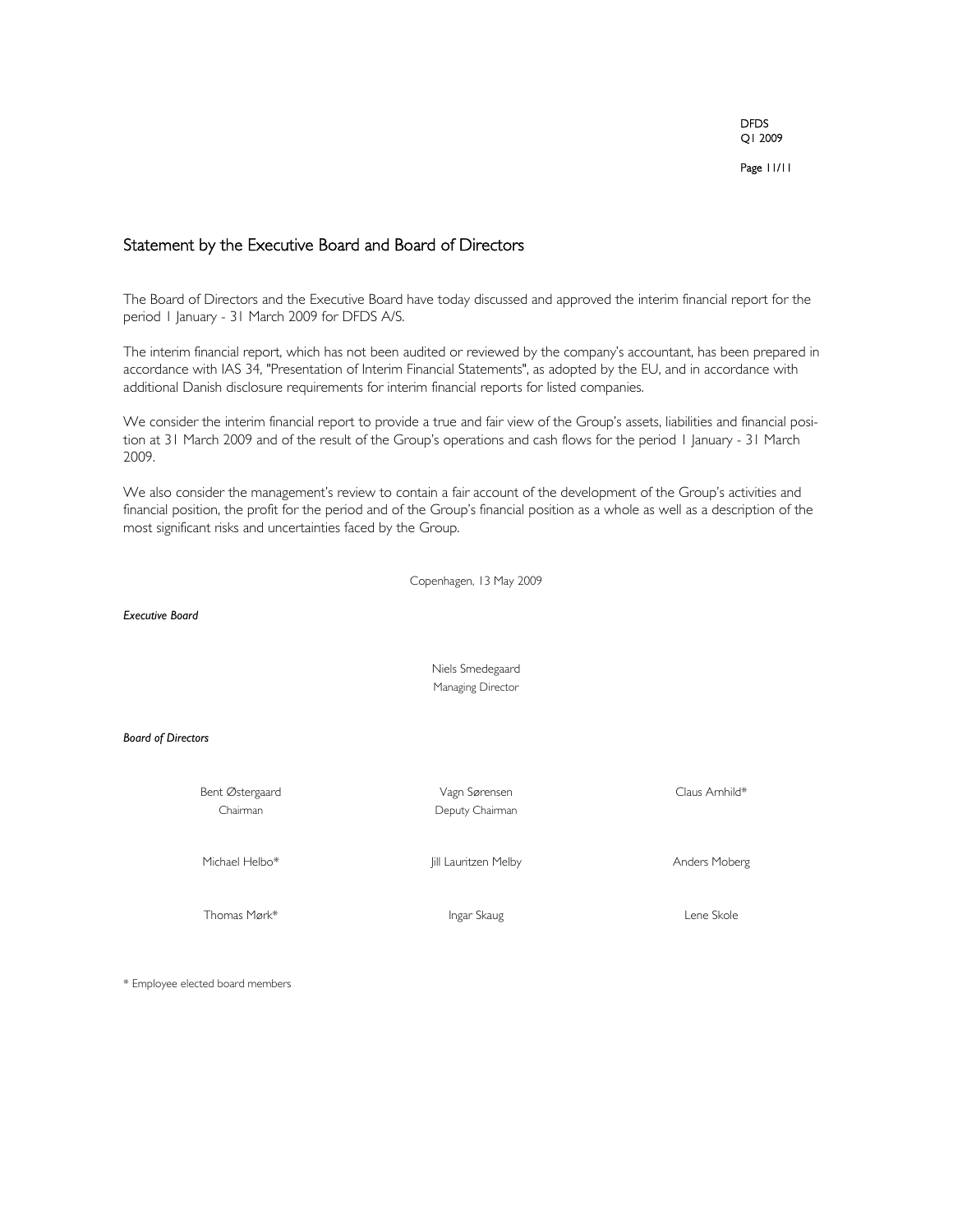Page 12/12

# DFDS Group – Income Statement

|                                                           | 2009     | 2008     | 2008      |
|-----------------------------------------------------------|----------|----------|-----------|
| DKK mill.                                                 | QI       | QI       | Full year |
|                                                           |          |          |           |
| Revenue                                                   | 1,430.7  | 1,944.1  | 8,193.6   |
|                                                           |          |          |           |
| Costs:                                                    |          |          |           |
| Operating costs related to ships                          | 793.1    | 1,184.4  | 4,583.7   |
| Charter hire                                              | 153.8    | 159.6    | 690.3     |
| Staff costs                                               | 323.2    | 367.0    | 1,481.4   |
| Other costs of operation, sales and administration        | 82.1     | 93.3     | 420.9     |
| Total costs                                               | 1,352.2  | 1.804.3  | 7,176.3   |
| Operating profit before depreciation (EBITDA)             | 78.5     | 139.8    | 1,017.3   |
| Share of profit of associates                             | 0.7      | 1.3      | 4.5       |
| Profit/loss on disposal of ships, buildings and terminals | 0.4      | 0.0      | 39.6      |
| Depreciation and impairment                               |          |          |           |
| Ships                                                     | $-104.9$ | $-111.8$ | $-437.0$  |
| Other fixed assets                                        | $-30.6$  | $-33.4$  | $-134.8$  |
| Impairment losses for ships and other non-current assets  | 0.0      | 0.0      | $-42.4$   |
| Value adjustment goodwill/negative goodwill               | 0.4      | 2.9      | 19.9      |
| Total depreciation and impairment                         | $-135.1$ | $-142.3$ | $-594.3$  |
|                                                           |          |          |           |
| Operating profit (EBIT)                                   | $-55.5$  | $-1.2$   | 467.1     |
|                                                           |          |          |           |
| Financial income                                          | 7.7      | 5.5      | 31.4      |
| Financial expenses                                        | $-57.1$  | $-62.1$  | -277.6    |
| Profit before tax                                         | $-104.9$ | $-57.8$  | 220.9     |
| Tax on profit                                             | 8.1      | -6.7     | 32.2      |
|                                                           | $-96.8$  |          |           |
| Profit for the period                                     |          | $-64.5$  | 253.1     |
|                                                           |          |          |           |
| Attributable to:                                          |          |          |           |
| Equity holders of DFDS A/S                                | $-97.3$  | $-66.3$  | 246.6     |
| Minority interests                                        | 0.5      | 1.8      | 6.5       |
|                                                           | $-96.8$  | $-64.5$  | 253.1     |
| Basic earnings per share (EPS) of DKK 100                 | $-12.77$ | $-8.70$  | 32.12     |
| Diluted earnings per share (EPS-D) of DKK 100             | $-12.75$ | $-8.69$  | 32.08     |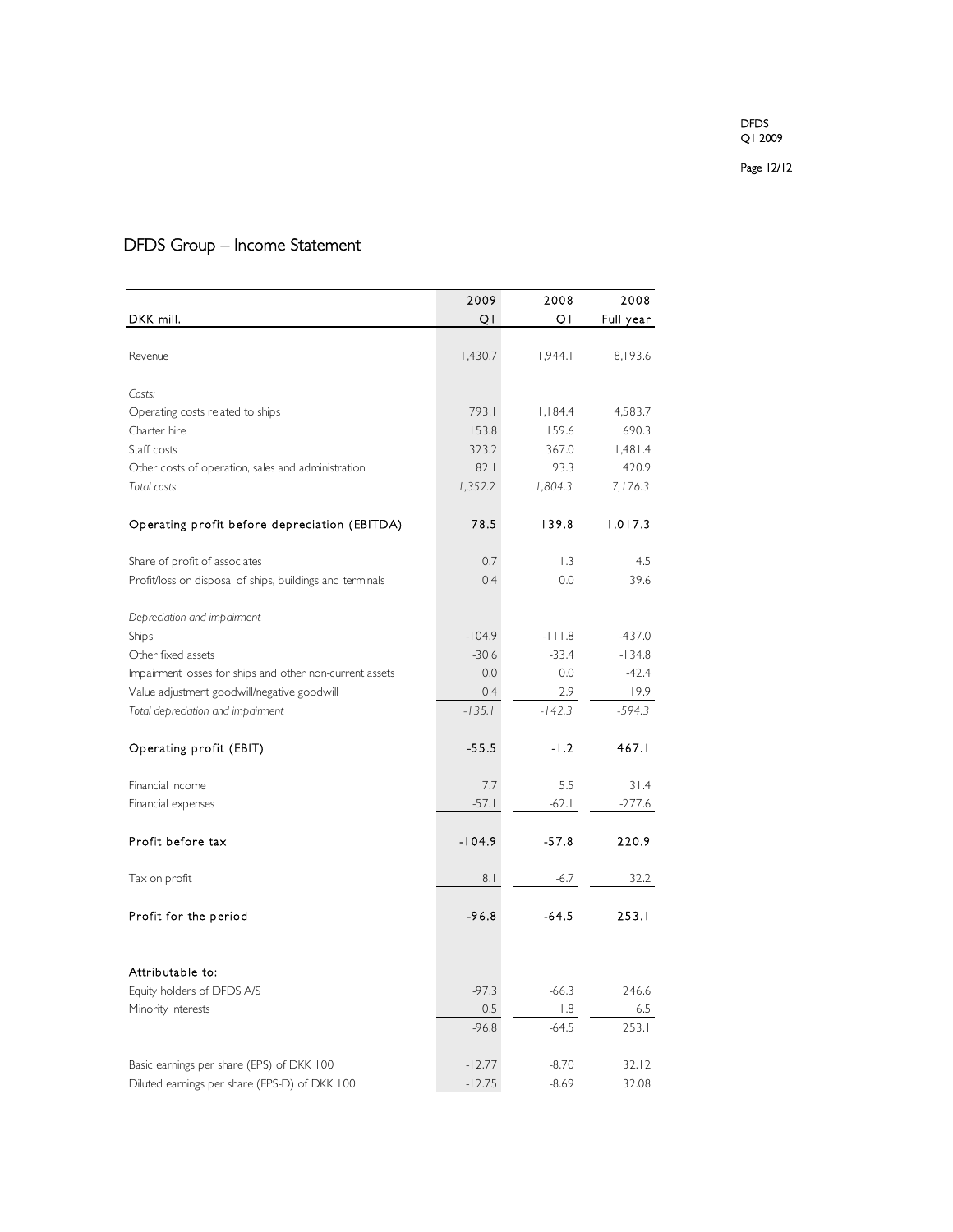Page 13/13

# DFDS Group – Comprehensive Income

|                                                      | 2009    | 2008     | 2008      |
|------------------------------------------------------|---------|----------|-----------|
| DKK mill.                                            | QI      | Q١       | Full year |
|                                                      |         |          |           |
| Profit for the period                                | $-96.8$ | $-64.5$  | 253.1     |
|                                                      |         |          |           |
| Other comprehensive income                           |         |          |           |
| Fair value adjustments of hedging instruments        | 19.3    | $-31.9$  | $-75.8$   |
| Tax of equity movements                              | 0.0     | $-0.3$   | 0.0       |
| Currency translation, foreign companies              | 36.6    | $-9.0$   | $-171.8$  |
| Revaluation of securities                            | 3.1     | 0.0      | -9.1      |
|                                                      |         |          |           |
| Comprehensive income for the period                  | $-37.8$ | $-105.7$ | $-3.6$    |
|                                                      |         |          |           |
|                                                      |         |          |           |
|                                                      |         |          |           |
| Comprehensive income for the period is attributed to |         |          |           |
| Equity holders of DFDS A/S                           | $-38.2$ | $-107.4$ | $-9.3$    |
| Minority interests                                   | 0.4     | 1.7      | 5.7       |
|                                                      | $-37.8$ | $-105.7$ | $-3.6$    |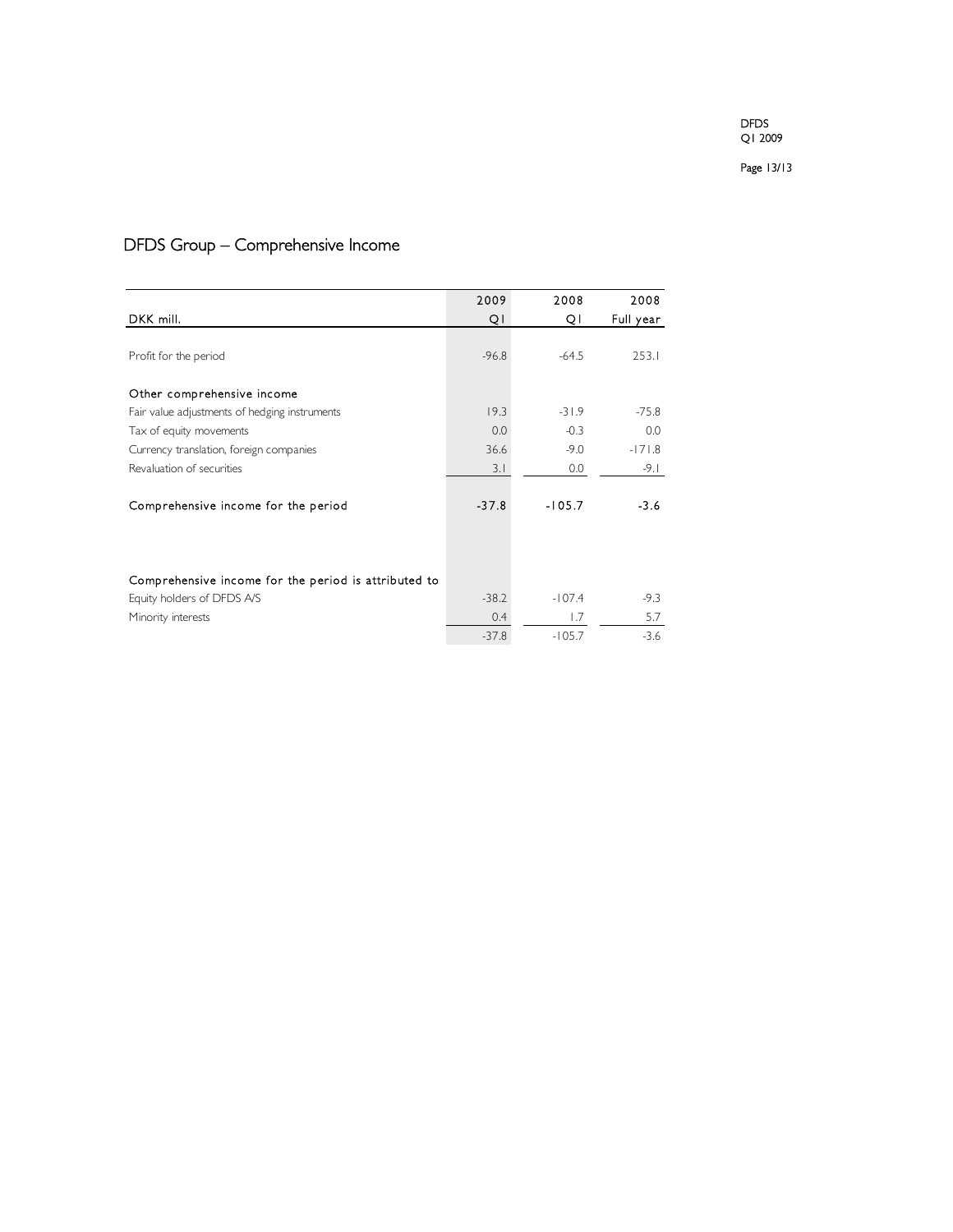Page 14/14

# DFDS Group – Balance Sheet, Assets

|                                      | 31.03.  | 31.03.  | 31.12.  |
|--------------------------------------|---------|---------|---------|
| DKK mill.                            | 2009    | 2008    | 2008    |
|                                      |         |         |         |
| Non-current assets                   |         |         |         |
|                                      |         |         |         |
| Goodwill                             | 323.0   | 327.3   | 318.8   |
| Other non-current intangible assets  | 29.8    | 101.8   | 34.5    |
| Software                             | 55.6    | 33.4    | 57.9    |
| Development projects in progress     | 5.4     | 2.1     | 4.0     |
| Total non-current intangible assets  | 413.8   | 474.6   | 415.2   |
|                                      |         |         |         |
| <b>Buildings</b>                     | 76.1    | 75.1    | 76.8    |
| Terminals                            | 287.1   | 328.9   | 283.0   |
| Ships                                | 6,046.9 | 6,475.8 | 5,663.5 |
| Equipment, etc.                      | 307.2   | 283.9   | 293.6   |
| Work in progress and prepayments     | 255.6   | 157.8   | 236.9   |
| Total non-current tangible assets    | 6,972.9 | 7,321.5 | 6,553.8 |
|                                      |         |         |         |
| Investments in associates            | 13.2    | 12.1    | 12.2    |
| Receivables                          | 27.7    | 3.0     | 27.6    |
| Securities                           | 20.6    | 25.9    | 17.5    |
| Deferred tax assets                  | 91.4    | 70.2    | 73.0    |
| Total other non-current assets       | 152.9   | 111.2   | 130.3   |
|                                      |         |         |         |
| Total non-current assets             | 7,539.6 | 7,907.3 | 7,099.3 |
| Inventories                          | 70.1    | 96.9    | 79.6    |
| Trade receivables                    | 707.3   | 969.7   | 741.3   |
| Amounts owed by associates           | 4.5     | 11.3    | 2.3     |
| Other receivables and current assets | 110.9   | 146.6   | 103.4   |
| Prepayments                          | 87.0    | 90.2    | 97.9    |
| Cash at bank and in hand             | 222.2   | 355.9   | 301.6   |
|                                      | 1,202.0 | 1,670.6 | 1,326.1 |
| Assets classified as held for sale   | 185.0   | 0.0     | 185.0   |
| Total current assets                 | 1,387.0 | 1,670.6 | 1,511.1 |
| Total assets                         | 8,926.6 | 9,577.9 | 8,610.4 |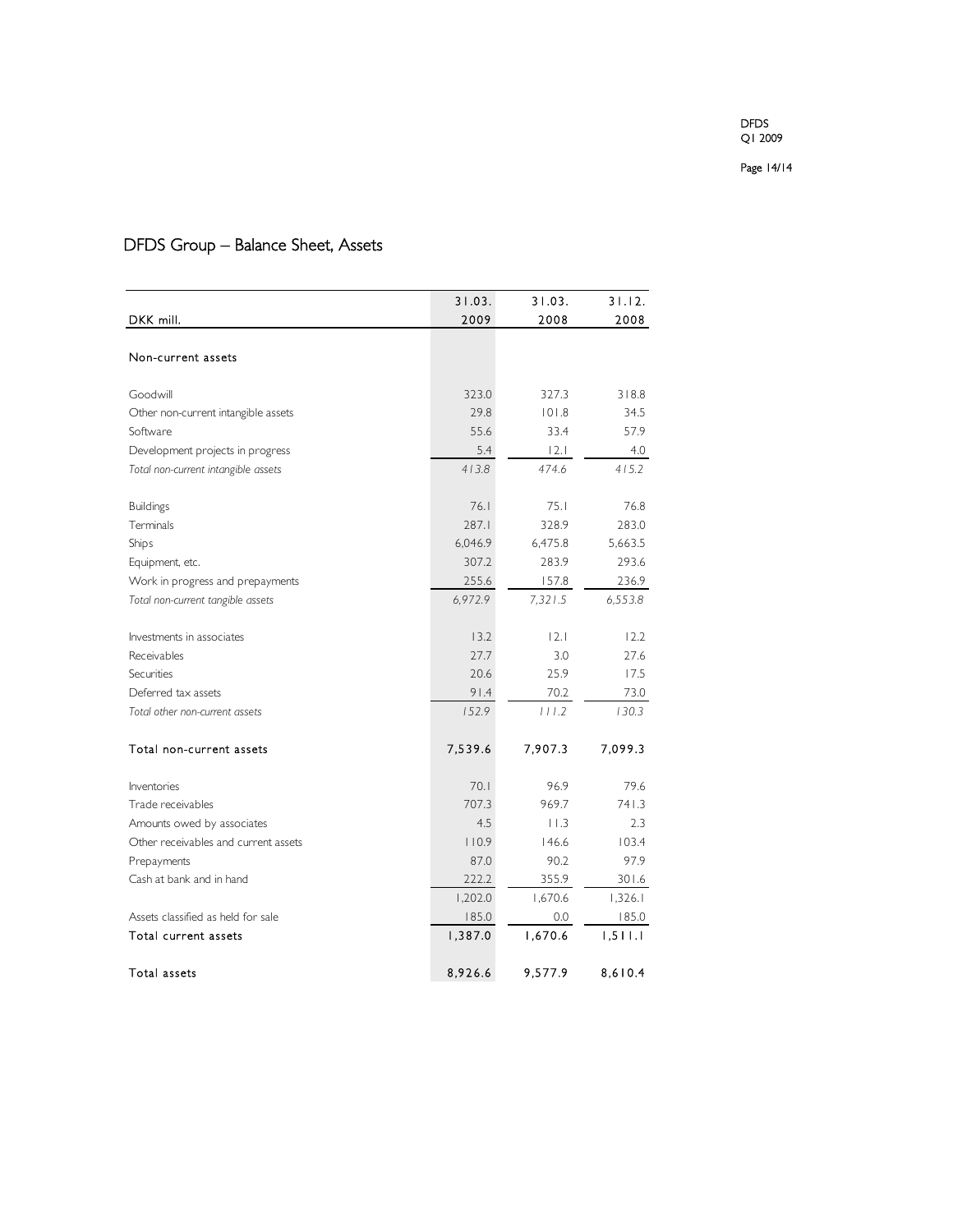Page 15/15

# DFDS Group – Balance Sheet, Equity and Liabilities

|                                                         | 31.03.   | 31.03.       | 31.12.   |
|---------------------------------------------------------|----------|--------------|----------|
| DKK mill.                                               | 2009     | 2008         | 2008     |
|                                                         |          |              |          |
| Equity                                                  |          |              |          |
|                                                         |          |              |          |
| Share capital                                           | 800.0    | 800.0        | 800.0    |
| Reserves                                                | $-250.0$ | $-93.6$      | $-309.4$ |
| Retained earnings                                       | 2,827.4  | 2,727.5      | 2,923.4  |
| Proposed dividends                                      | 0.0      | 0.0          | 0.0      |
| Total equity attributable to equity holders of DFDS A/S | 3,377.4  | 3,433.9      | 3,414.0  |
| Minority interests                                      | 70.2     | 111.5        | 70.5     |
| Total equity                                            | 3,447.6  | 3,545.4      | 3,484.5  |
|                                                         |          |              |          |
| Interest bearing liabilities                            | 3,335.1  | 3,571.7      | 2,682.1  |
| Deferred tax                                            | 152.7    | 232.1        | 153.6    |
| Pension and jubilee liabilities                         | 178.2    | 213.3        | 170.2    |
| Other provisions                                        | 0.0      | $\mathbf{L}$ | 0.0      |
| Total non-current liabilities                           | 3,666.0  | 4,018.2      | 3,005.9  |
|                                                         |          |              |          |
| Interest bearing liabilities                            | 543.7    | 730.0        | 954.1    |
| Trade payables                                          | 304.4    | 402.2        | 308.3    |
| Amounts owed by associates                              | 1.8      | 0.1          | 0.0      |
| Other provisions                                        | 9.7      | 25.2         | 9.7      |
| Corporation tax                                         | 20.7     | 28.2         | 23.8     |
| Other payables                                          | 714.4    | 646.0        | 622.2    |
| Deferred income                                         | 133.3    | 182.6        | 116.9    |
|                                                         | 1,728.0  | 2,014.3      | 2,035.0  |
| Liabilities related to assets held for sale             | 85.0     | 0.0          | 85.0     |
| Total current liabilities                               | 1,813.0  | 2.014.3      | 2,120.0  |
|                                                         |          |              |          |
| <b>Total liabilites</b>                                 | 5,479.0  | 6,032.5      | 5,125.9  |
| Total equity and liabilities                            | 8,926.6  | 9,577.9      | 8,610.4  |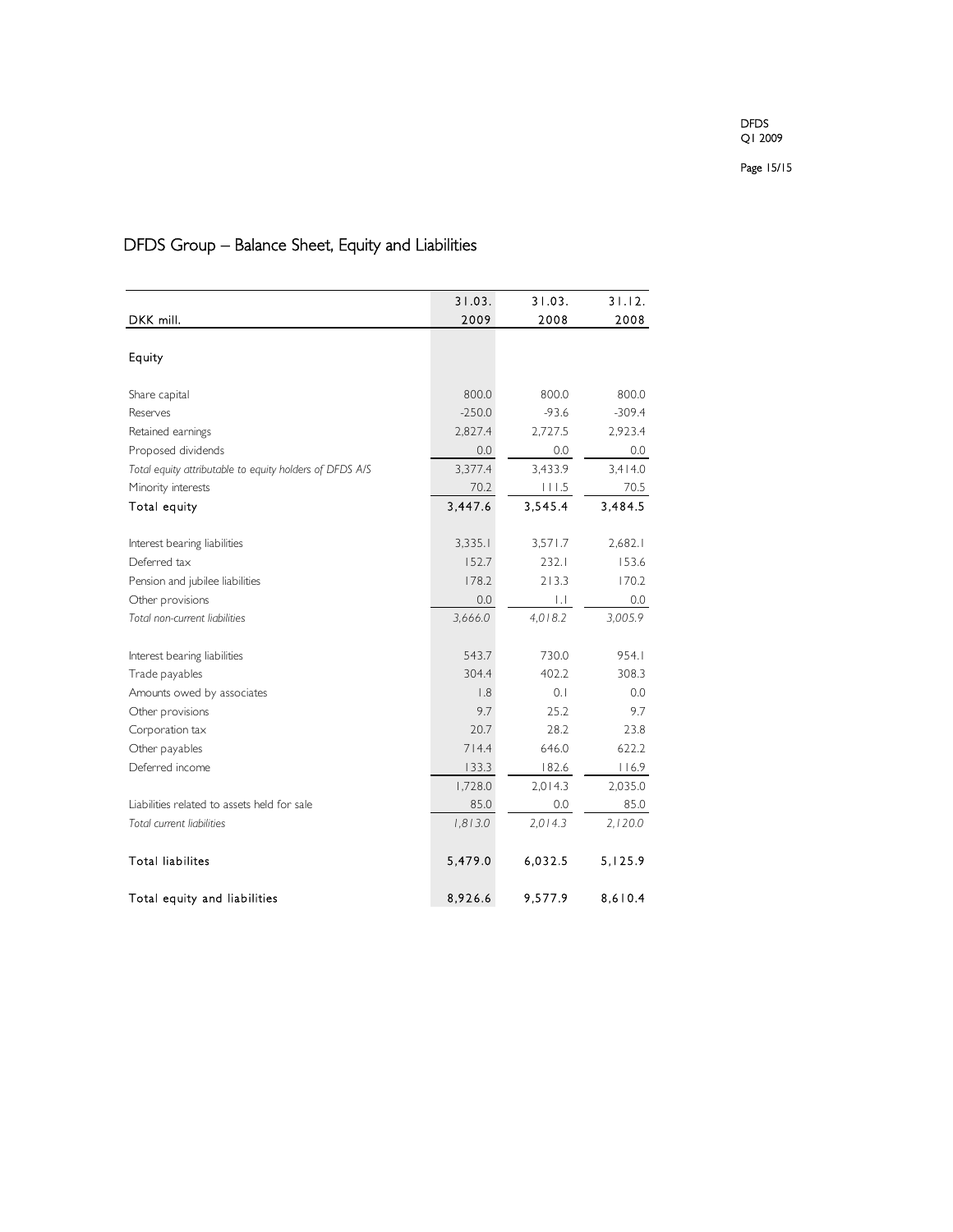#### Page 16/16

# DFDS Group - Statement of changes in equity

| 800.0 | Currency<br>translation<br>$-4.1$ | Hedging  | Revaluation<br>of securities | Treasury<br>shares | earnings | dividends | attributable<br>to equity | interests |          |
|-------|-----------------------------------|----------|------------------------------|--------------------|----------|-----------|---------------------------|-----------|----------|
|       |                                   |          |                              |                    |          |           |                           |           |          |
|       |                                   |          |                              |                    |          |           |                           |           |          |
|       |                                   | $-27.3$  | 11.8                         | $-33.9$            | 2,676.3  | 114.9     | 3.537.7                   | 115.6     | 3,653.3  |
|       |                                   |          |                              |                    |          |           |                           |           |          |
| 0.0   | $-9.0$                            | $-32.1$  | 0.0                          | 0.0                | $-66.3$  | 0.0       | $-107.4$                  | 1.7       | $-105.7$ |
|       |                                   |          |                              |                    |          |           | 0.0                       | $-5.9$    | $-5.9$   |
|       |                                   |          |                              |                    | 0.2      |           | 0.2                       |           | 0.2      |
|       |                                   |          |                              | 1.0                | 1.8      |           | 2.8                       |           | 2.8      |
|       |                                   |          |                              |                    | 0.7      |           | 0.7                       |           | 0.7      |
| 0.0   | $-9.0$                            | $-32.1$  | 0.0                          | $\overline{1.0}$   | $-63.6$  | 0.0       | $-103.7$                  | $-4.2$    | $-107.9$ |
| 800.0 | $-13.1$                           | $-59.4$  | 11.8                         | $-32.9$            | 2,612.7  | 114.9     | 3,434.0                   | 111.4     | 3,545.4  |
| 800.0 | $-175.9$                          | $-102.9$ | 3.4                          | $-34.0$            | 2.923.4  | 0.0       | 3.414.0                   | 70.5      | 3.484.5  |
|       |                                   |          |                              |                    |          |           |                           |           |          |
| 0.0   | 36.6                              | 19.4     | 3.1                          | 0.0                | $-97.3$  | 0.0       | $-38.2$                   | 0.4       | $-37.8$  |
|       |                                   |          |                              |                    |          |           | 0.0                       | $-0.8$    | $-0.8$   |
|       |                                   |          |                              |                    | 0.9      |           | 0.9                       |           | 0.9      |
|       |                                   |          |                              | 0.3                | 0.5      |           | 0.8                       |           | 0.8      |
| 0.0   | 36.6                              | 19.4     | 3.1                          | 0.3                | $-95.9$  | 0.0       | $-36.5$                   | $-0.4$    | $-36.9$  |
|       |                                   |          |                              |                    |          |           |                           |           | 3,447.6  |
|       | 800.0                             | $-139.3$ | $-83.5$                      | 6.5                | $-33.7$  | 2.827.5   | 0.0                       | 3,377.5   | 70.1     |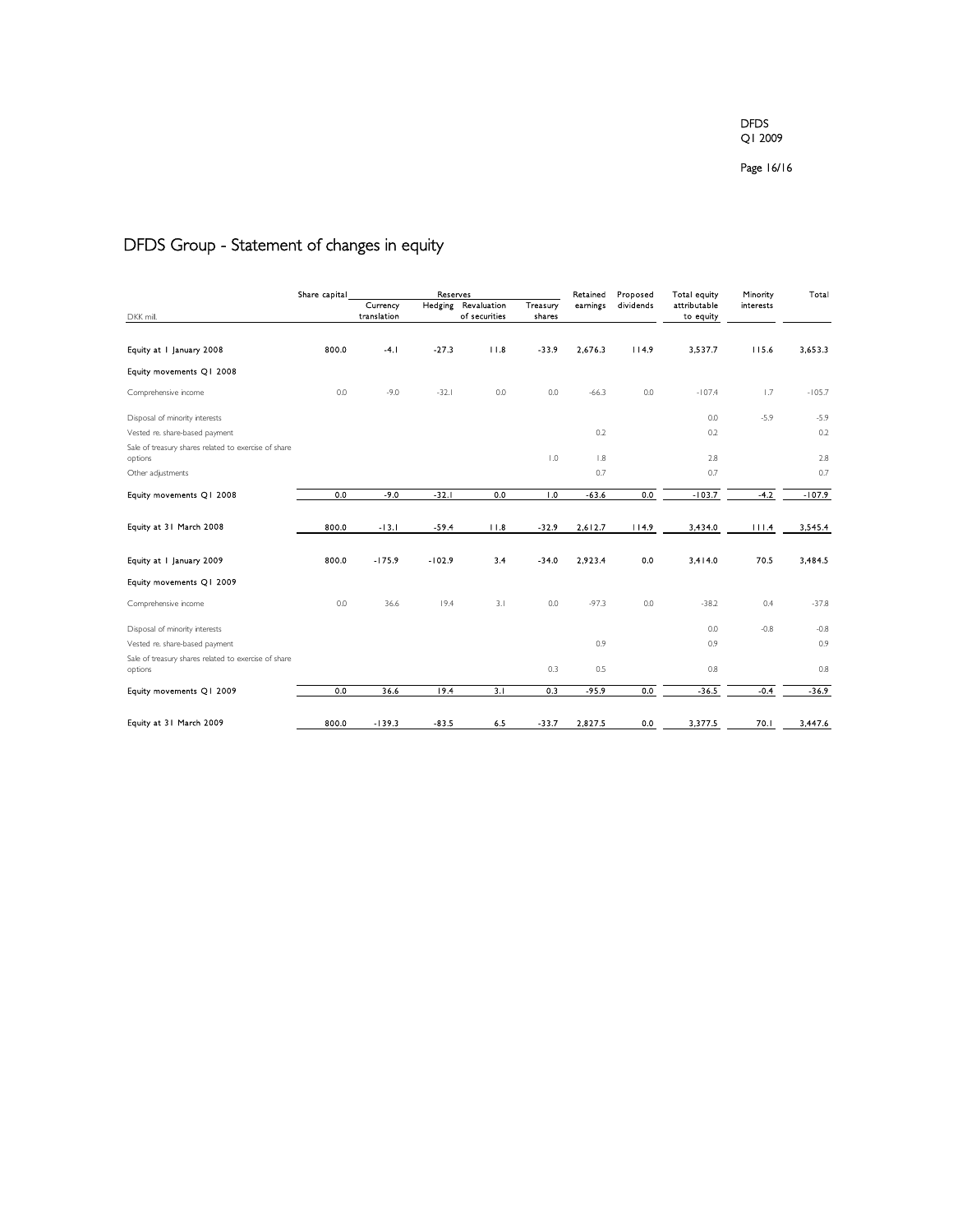|                                                                | 2009     | 2008     | 2008      |
|----------------------------------------------------------------|----------|----------|-----------|
| DKK mill.                                                      | QI       | Q١       | Full year |
|                                                                |          |          |           |
| Operating profit before depreciation (EBITDA)                  | 78.5     | 139.8    | 1,017.3   |
| Adjustments for non-liquid operating items, etc.               | 1.3      | 0.2      | $-2.3$    |
| Change in working capital                                      | 157.6    | $-12.4$  | 12.9      |
| Payment of pension liabilities and other provisions            | $-2.1$   | $-1.8$   | $-20.9$   |
| Cash flow from operating activities, gross                     | 235.3    | 125.8    | 1,007.0   |
| Interest income                                                | 25.2     | 10.3     | 83.9      |
| Interest expenses                                              | $-56.5$  | $-35.0$  | $-292.6$  |
| Taxes paid                                                     | $-12.2$  | -1.8     | $-23.7$   |
| Cash flow from operating activities, net                       | 191.8    | 99.3     | 774.6     |
| Ships                                                          | $-468.2$ | $-185.1$ | $-201.5$  |
| Buildings and terminals                                        | $-1.3$   | $-1.2$   | $-10.9$   |
| Equipment, etc.                                                | $-24.5$  | $-1.5$   | $-62.2$   |
| Purchase of non-current intangible assets                      | $-3.6$   | $-3.0$   | $-32.1$   |
| Acquisition of companies and activities                        | 0.0      | $-0.5$   | $-0.3$    |
| Acquisition of minority interests                              | $-0.2$   | $-2.3$   | $-39.8$   |
| Associates                                                     | 0.0      | 0.4      | 2.3       |
| Cash flow from investing activities                            | $-497.8$ | $-193.2$ | $-344.5$  |
| Cash flow from financing activities                            |          |          |           |
| Change in loans secured by mortgages in ships                  | 337.0    | $-62.9$  | $-475.8$  |
| Change in other non-current investments                        | 0.0      | 0.0      | 0.2       |
| Change in other financial loans                                | $-4.8$   | $-11.1$  | $-103.1$  |
| Payment of financial lease liabilities                         | $-8.1$   | $-7.8$   | $-29.1$   |
| Change in operating credits                                    | $-107.8$ | 37.0     | 124.5     |
| Exercise of share options                                      | 0.8      | 2.8      | 8.3       |
| Dividends paid to shareholders                                 | 0.0      | 0.0      | $-115.2$  |
| Cash flow from financing activities                            | 217.1    | $-42.0$  | $-590.2$  |
| Cash flow for the period                                       | $-88.9$  | $-135.9$ | $-160.1$  |
| Cash at bank and in hand and securities at beginning of period | 301.6    | 494.3    | 494.3     |
| Foreign exchange adjustments                                   | 9.5      | $-2.5$   | $-32.6$   |
| Cash at bank and in hand and securities at end of period       | 222.2    | 355.9    | 301.6     |

# DFDS Group - Cash Flow Statement

*The above cannot be derived directly from the income statement and the balance sheet.*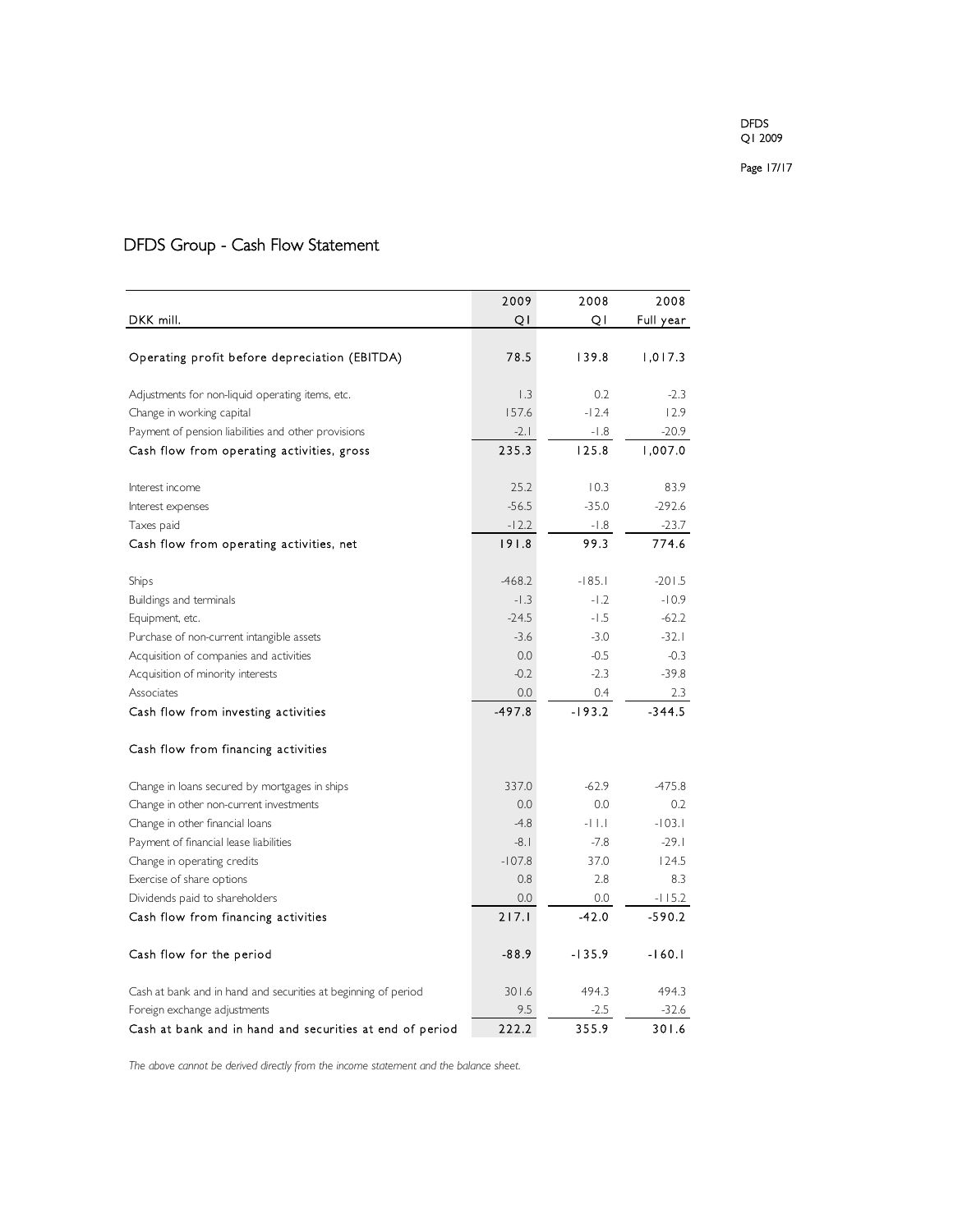Page 18/18

# **Notes**

## Note 1 Accounting policies

This interim report is submitted in accordance with IAS 34 "Presentation of interim financial reports", as approved by the EU, and with the Danish freedom of information provisions for interim financial reports by companies listed on the stock exchange.

The accounting policies are unchanged from the annual report 2008. Please refer to that report for further details.

The annual report for 2008 contains a full description of the accounting policies.

### Note 2 Segment information

## DKK mill.

|                                 | Ro-Ro    | Container | Passenger | Terminal | Trailer  | Tramp    | Non-      |          |
|---------------------------------|----------|-----------|-----------|----------|----------|----------|-----------|----------|
|                                 | Shipping | Shipping  | Shipping  | Services | Services | Shipping | allocated | Total    |
| OI 2008                         |          |           |           |          |          |          |           |          |
| Revenue from external customers | 856.4    | 421.7     | 318.4     | 69.1     | 254.0    | 22.1     | 2.4       | 1,944.1  |
| Inter-segment revenue           | 69.8     | 8.2       | 1.7       | 98.9     | 4.4      | 0.0      | 44.4      | 227.4    |
| Total revenue                   | 926.2    | 429.9     | 320.1     | 168.0    | 258.4    | 22.1     | 46.8      | 2,171.5  |
| Profit before tax               | 89.2     | 0.2       | $-148.3$  | $-4.8$   | 6.6      | 6.6      | $-7.3$    | $-57.8$  |
| Tax on profit                   |          |           |           |          |          |          | $-6.7$    | $-6.7$   |
| Profit for the period           |          |           |           |          |          |          | $-14.0$   | $-64.5$  |
|                                 | Ro-Ro    | Container | Passenger | Terminal | Trailer  | Tramp    | Non-      |          |
|                                 | Shipping | Shipping  | Shipping  | Services | Services | Shipping | allocated | Total    |
| OI 2009                         |          |           |           |          |          |          |           |          |
| Revenue from external customers | 615.9    | 291.0     | 279.3     | 62.2     | 180.1    | 0.0      | 2.2       | 1,430.7  |
| Inter-segment revenue           | 52.8     | 7.0       | 0.2       | 65.7     | 1.5      | 0.0      | 48.4      | 175.6    |
| Total revenue                   | 668.7    | 298.0     | 279.5     | 127.9    | 181.6    | 0.0      | 50.6      | 1,606.3  |
| Profit before tax               | 23.7     | $-12.1$   | $-97.0$   | $-20.8$  | 4.5      | 1.2      | $-4.4$    | $-104.9$ |
| Tax on profit                   |          |           |           |          |          |          | 8.1       | 8.1      |
| Profit for the period           |          |           |           |          |          |          | 3.7       | $-96.8$  |